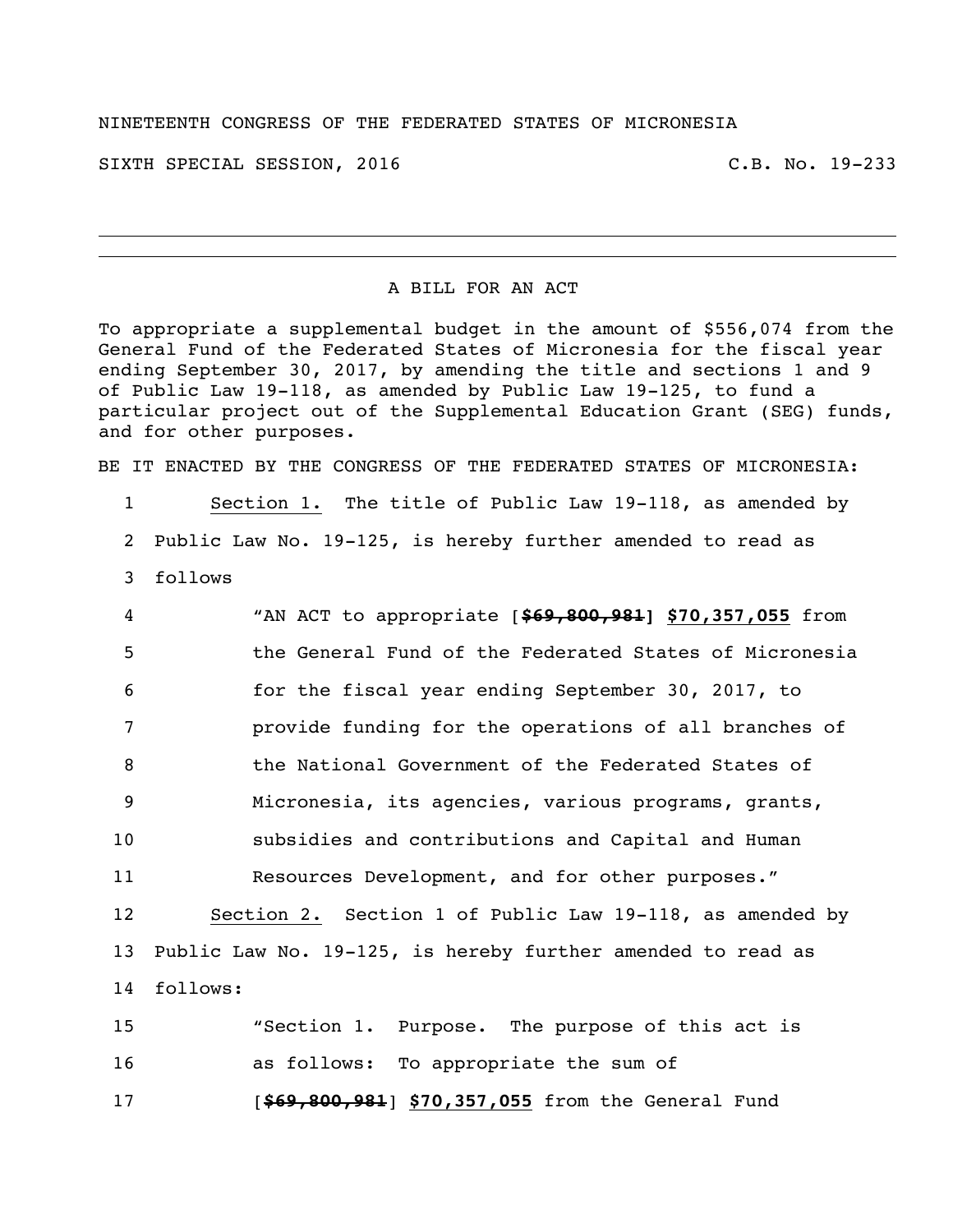| $\mathbf 1$    | of the Federated States of Micronesia for the                 |
|----------------|---------------------------------------------------------------|
| $\overline{2}$ | fiscal year ending September 30, 2017, for the                |
| 3              | purpose of funding the operations of all branches             |
| 4              | of the National Government of the Federated                   |
| 5              | States of Micronesia, its agencies, various                   |
| 6              | programs, grants, subsidies and contributions and             |
| 7              | Capital and Human Resources Development. The                  |
| 8              | National Government's share of the Amended                    |
| 9              | Compact funds has been reduced to zero; EXCEPT                |
| 10             | THAT, the National Government will retain 10                  |
| 11             | percent of the Supplemental Education Grant funds             |
| 12             | as is reflected in the budget for the Department              |
| 13             | of Education. The sum appropriated herein shall               |
| 14             | be apportioned as follows:"                                   |
| 15             | Section 3. Section 9 of Public Law 19-118 is hereby           |
| 16             | amended to read as follows:                                   |
| 17             | "Section 9. Capital and Human Resources Development.          |
| 18             | The sum of $[430, 764, 899]$ \$31,320,973, or so much thereof |
| 19             | as may be necessary, is hereby appropriated from the          |
| 20             | General Fund of the Federated States of Micronesia for        |
| 21             | the fiscal year ending September 30, 2017, for the            |
| 22             | following capital improvements, development programs,         |
| 23             | and projects and human resources development. Of the          |
| 24             | total amount of funds appropriated herein, [\$1,246,022]      |
| 25             | \$1,802,096 shall be deemed to come from funds available      |
|                |                                                               |

of 8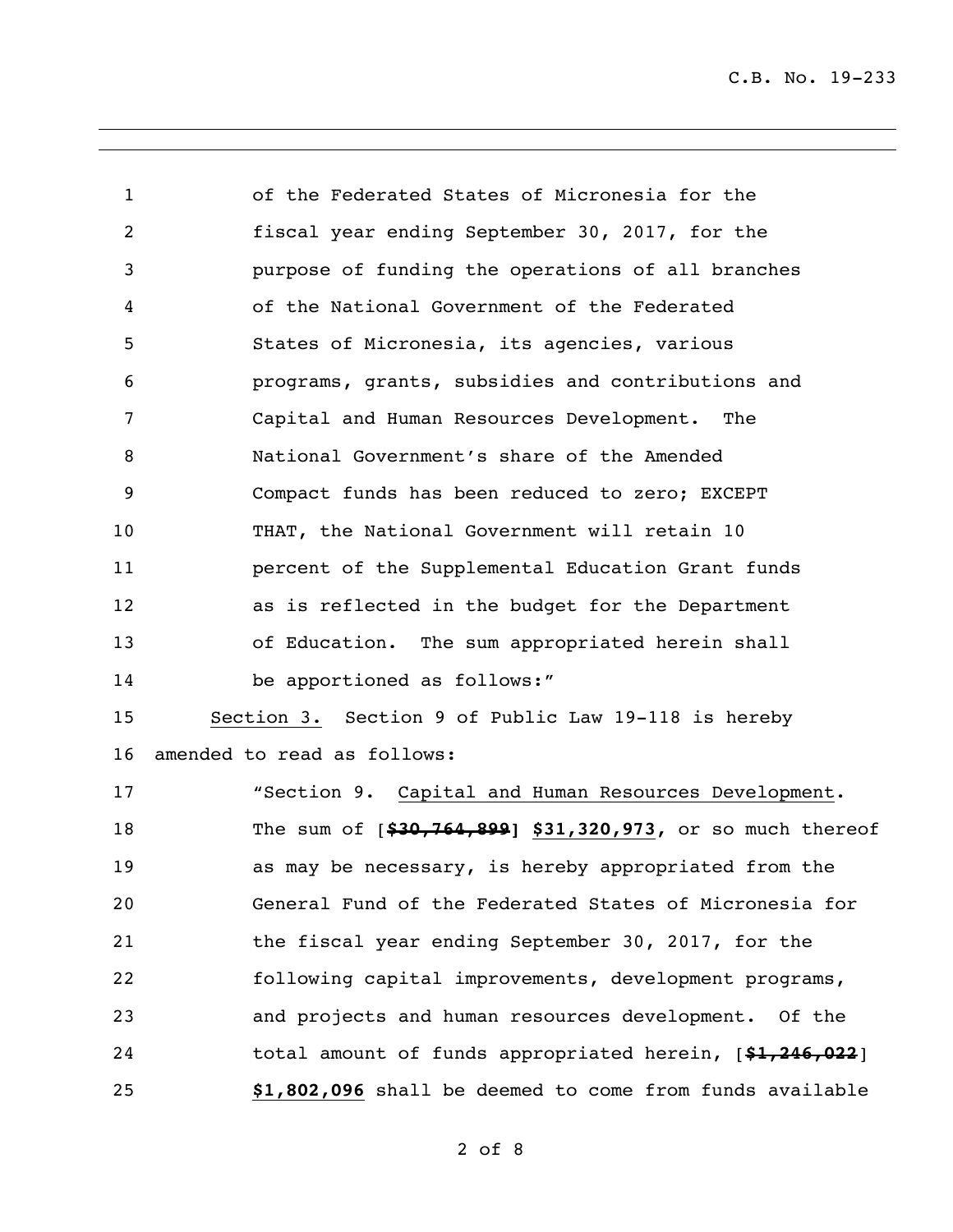| 1              | under the Amended Compact from the Supplemental         |
|----------------|---------------------------------------------------------|
| $\overline{2}$ | Education Grant and \$9,545,500 shall be deemed to come |
| 3              | from funds available under the Amended Compact from     |
| 4              | Compact Sector Grants. The sum appropriated by this     |
| 5              | section shall be apportioned as follows:                |
| 6              | (1) College of Micronesia - FSM.                        |
| 7              | (a) College of Micronesia-FSM\$ 3,800,000               |
| 8              | (b) FSM Fisheries and Maritime                          |
| 9              | Institute (FMI)<br>833,915                              |
| 10             | (c) College of Micronesia-FSM SEG                       |
| 11             | Funding<br>689,948                                      |
| 12             | (d) COM-FSM Infrastructure                              |
| 13             | Improvement<br>8,545,500                                |
| 14             | (2) Department of Finance and Administration            |
| 15             | (a) FSM Warehouse Lease and                             |
| 16             | Maintenance<br>100,000                                  |
| 17             | 15,000<br>(b) PCD Awareness Initiative                  |
| 18             | (c) Staff Upgrade<br>$-0-$                              |
| 19             | (3) Department of Resources and Development             |
| 20             | (a) FSM Association of Chamber of                       |
| 21             | Commerce/Support to COC<br>67,000                       |
| 22             | (b) State Trade Fairs Enhancing                         |
| 23             | Value Addition<br>$-0-$                                 |
| 24             | 50,000<br>$(C)$ R&D SNLC                                |
| 25             | (d) FSM Tourism Development Framework<br>$-0-$          |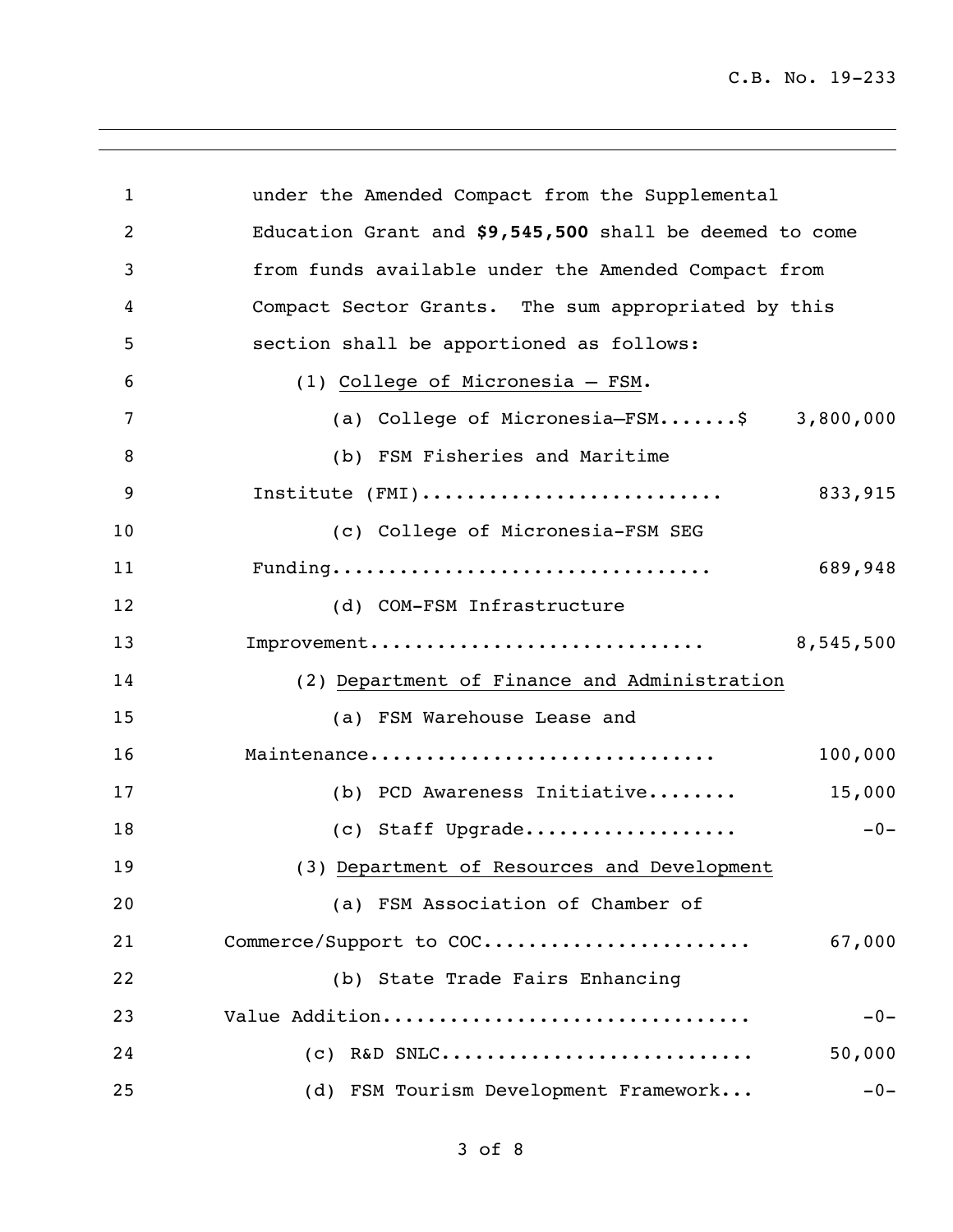| $\mathbf{1}$   | (e) National Trade Facilitation                 |        |
|----------------|-------------------------------------------------|--------|
| $\overline{2}$ |                                                 | $-0-$  |
| 3              | (f) Food Security Production                    | $-0-$  |
| 4              | (g) Secretariat/Hosting Conference,             |        |
| 5              | Equipment/Materials                             | $-0-$  |
| 6              | (h) Implement National Tourism                  |        |
| 7              | Policy/Tourism Investment Plan                  | $-0-$  |
| 8              | (i) Assistance to states for Tourism            |        |
| 9              | Investment Plan Implementation to be divided as |        |
| 10             |                                                 |        |
| 11             | (i) Yap State; PROVIDED THAT,                   |        |
| 12             | \$120,000 of the \$500,000 is earmarked for     |        |
| 13             | "Yap Destination Marketing Plan                 |        |
| 14             | Project"500,000                                 |        |
| 15             | $(i)$ Kosrae State500,000                       |        |
| 16             | $(iii)$ Pohnpei State 500,000                   |        |
| 17             | $(iv)$ Chuuk State 500,000                      |        |
| 18             | (j) Phase II Foreign Investment Review          | $-0-$  |
| 19             | (k) Fortieth Session of the Governing           |        |
| 20             | Council of International Fund for               |        |
| 21             | Agriculture Development                         | 8,827  |
| 22             | (1) National Coastal Fisheries                  |        |
| 23             | Monitoring Team: Ongoing Monitoring             |        |
| 24             | Program, Assess Impacts of CEAFM                |        |
| 25             | Program and Climate Change                      | 13,736 |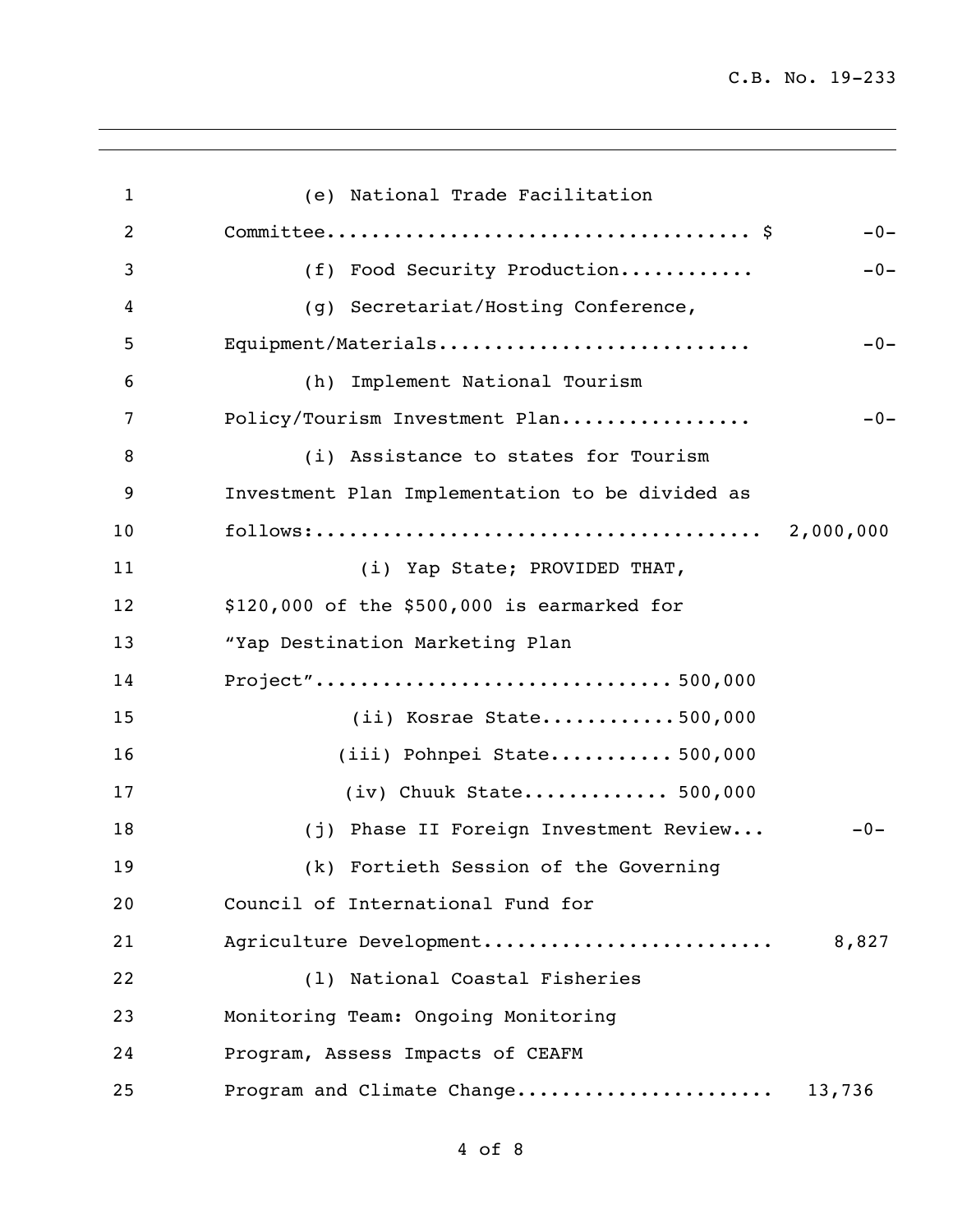| $\mathbf 1$    | (m) Civil Organization & NGOs\$<br>$-0-$                                                     |
|----------------|----------------------------------------------------------------------------------------------|
| $\overline{2}$ | 50,000<br>Chamber of Commerce: Chuuk State<br>(n)                                            |
| 3              | 50,000<br>Chamber of Commerce: Kosrae State<br>(0)                                           |
| 4              | 50,000<br>Chamber of Commerce: Pohnpei State<br>(p)                                          |
| 5              | 50,000<br>Chamber of Commerce: Yap State<br>(q)                                              |
| 6              | (4) Department of Transportation, Communications                                             |
| 7              | and Infrastructure                                                                           |
| 8              | (a) Operation and Dry-Docking of                                                             |
| 9              | 1,200,000<br>Caroline Voyager and Navigator                                                  |
| 10             | (b) Capital Improvement Project:                                                             |
| 11             | Chuuk- Weno Secondary Road and Heavy                                                         |
| 12             | 300,000<br>Equipment Purchase                                                                |
| 13             | (c) Capital Improvement Project:                                                             |
| 14             | 300,000<br>Kosrae- Walung Water Channel                                                      |
| 15             | (d) Capital Improvement Project:                                                             |
| 16             | 300,000<br>Pohnpei: Capital Road Improvement                                                 |
| 17             | (e) Capital Improvement Project:                                                             |
| 18             | Yap - Preparation for the 2018                                                               |
| 19             | 300,000<br>Micro Games                                                                       |
| 20             | 1,000,000<br>(f) Outer Island Airport                                                        |
| 21             | (g) FSM National Government Computer                                                         |
| 22             | 277,420<br>${\tt Network}\ldots\ldots\ldots\ldots\ldots\ldots\ldots\ldots\ldots\ldots\ldots$ |
| 23             | (5) Department of Justice                                                                    |
| 24             | 750,000<br>(a) Slipping of FSS Independence                                                  |
| 25             | (b) Satellite Phone and Usage Billings<br>$-0-$                                              |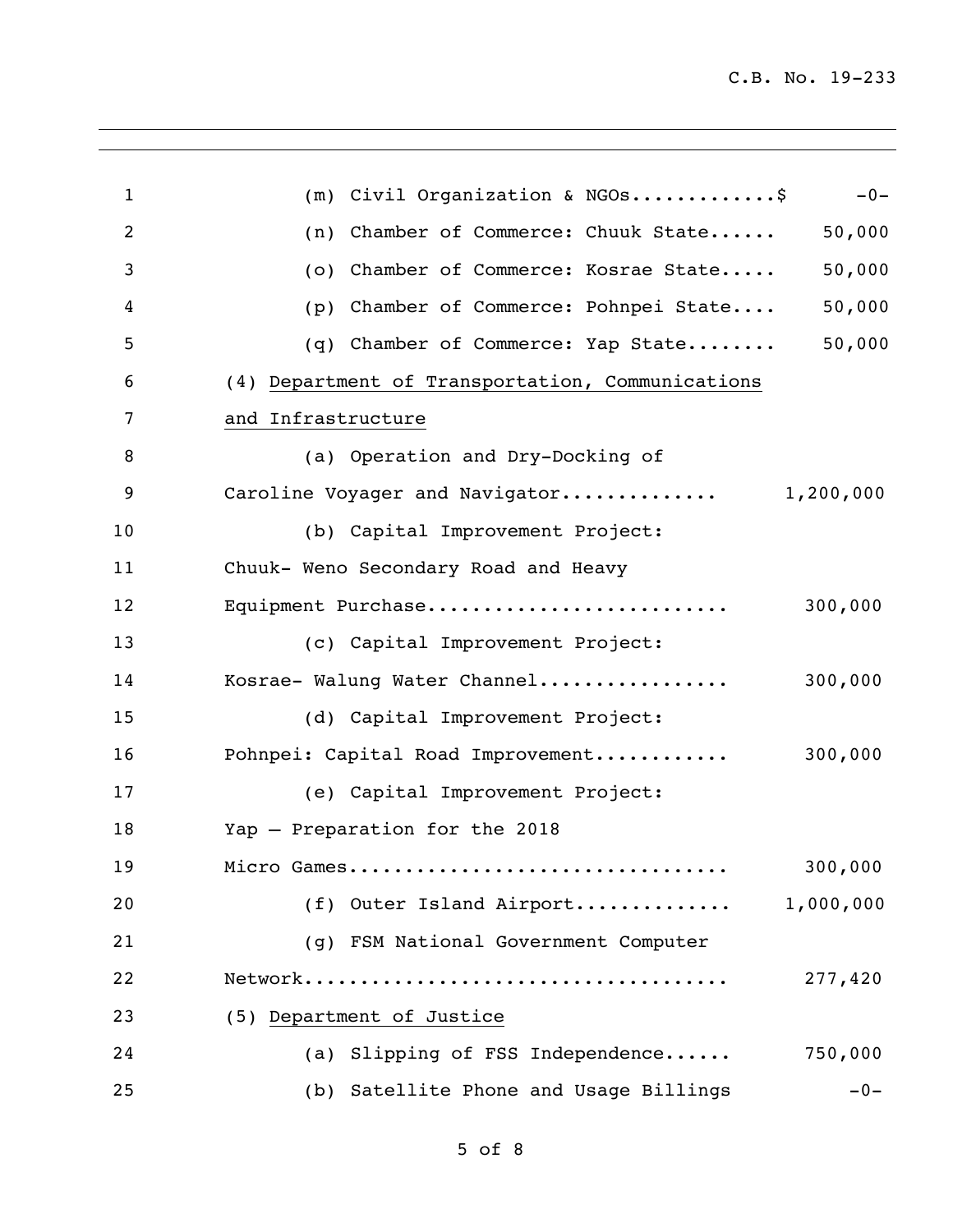| $\mathbf{1}$   | (c) Patrol Boats Major Maintenance                |
|----------------|---------------------------------------------------|
| $\overline{2}$ | 125,000                                           |
| 3              | (d) Anti-Human Trafficking Enforcement,           |
| 4              | 100,000<br>Campaign, and Investigation            |
| 5              | (6) Office of Environment & Emergency Management  |
| 6              | (a) Fostering Sustainable Solid                   |
| 7              | Waste Management<br>$-0-$                         |
| 8              | (7) President's Office                            |
| 9              | (a) FSM Trust Fund 7,500,000                      |
| 10             | $-0-$<br>National Staff Upgrading<br>(b)          |
| 11             | $-0-$<br>FSM Economic Develop. Project<br>(C)     |
| 12             | Implementation of ODA Policy 50,000<br>(d)        |
| 13             | $-0-$<br>2016 Development Partners Meeting<br>(e) |
| 14             | (f) Compact Review Committee<br>50,000            |
| 15             | (8) National Election                             |
| 16             | (a) Voter ID Card and New Voter                   |
| 17             | Registration Project<br>50,000                    |
| 18             | (9) Department of Health and Social Affairs       |
| 19             | (a) Health Services Special                       |
| 20             | 58,000<br>Pathologist                             |
| 21             | (b) Environment: Food & Water Lab                 |
| 22             | 78,000                                            |
| 23             | 195,000<br>(c) Medical Specialist Team            |
| 24             | 208,500<br>(d) Health data management             |
| 25             | (e) Chuuk Food Safety Office<br>50,000            |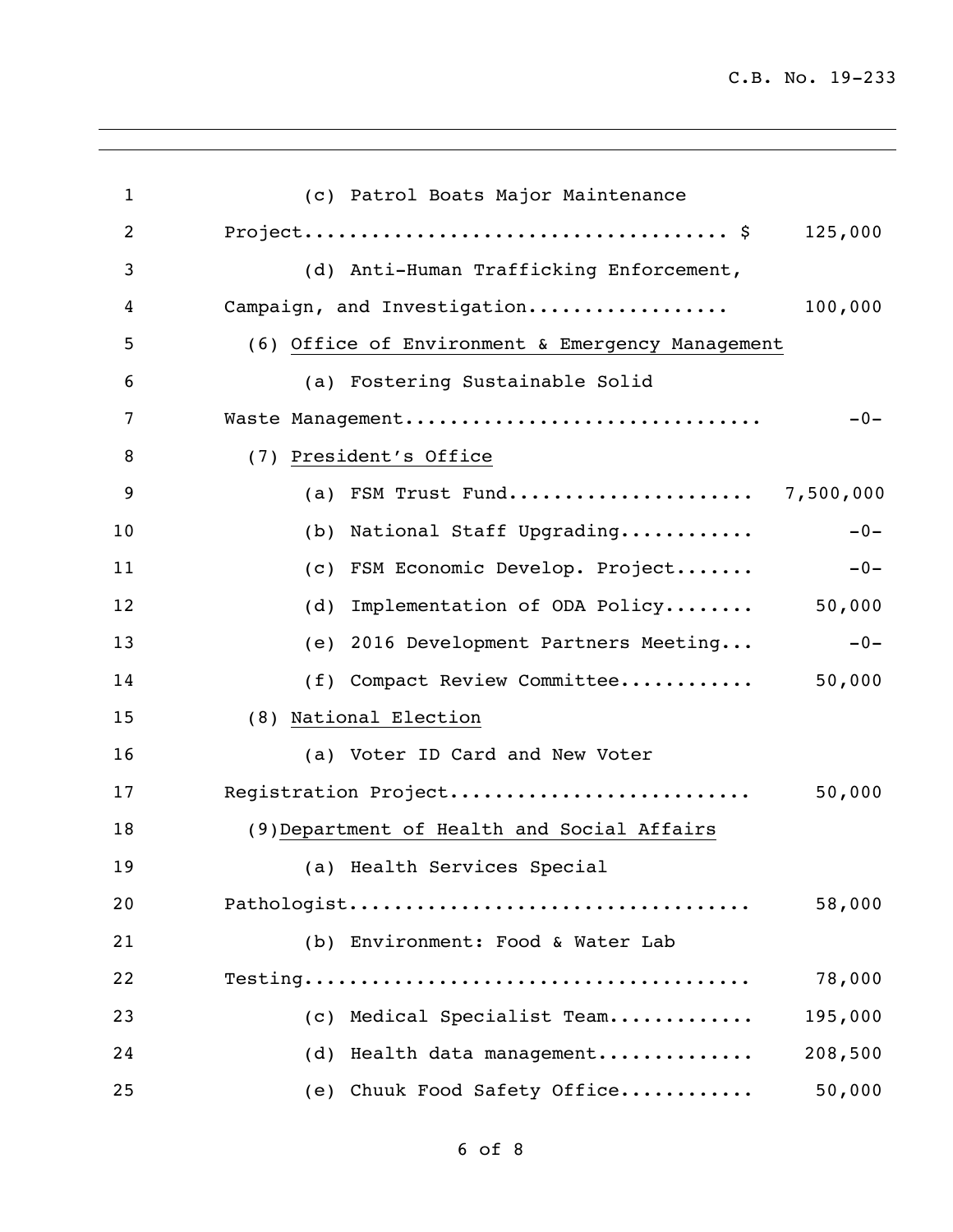| $\mathbf{1}$ | (f) Doctors: Foundation Project\$<br>127,500      |
|--------------|---------------------------------------------------|
| 2            | (g) MOE-BHWP Med<br>20,000                        |
| 3            | (10) Department of Education                      |
| 4            | (a) National Dept. of Education- 3                |
| 5            | Initiatives Projects<br>404,792                   |
| 6            | (b) Data collection & reporting                   |
| 7            | (SEG Initiative)<br>556,074                       |
| 8            | (c) Teacher and Principal Academies (SEG          |
| 9            | 556,074                                           |
| 10           | (d) Aid to COM-FSM Students<br>260,000            |
| 11           | (11) Insurance Board                              |
| 12           | (a) Improve and Strengthen the                    |
| 13           | Country's Insurance Statutory and                 |
| 14           | Regulatory Framework<br>50,000                    |
| 15           | (b) In-House Consultant/ On Site                  |
| 16           | Examination and Investigation of Affairs          |
| 17           | of Captive Insurance<br>$-0-$                     |
| 18           | (12) Other Capital and Human Resource Development |
| 19           | (a) FSM Mission Repair and Maintenance<br>$-0-$   |
| 20           | (b) State Judiciaries: Renovation of              |
| 21           | Chuuk State Supreme Court<br>25,000               |
| 22           | (c) Upgrade: FSM internet to fiber                |
| 23           | $-0-$                                             |
| 24           | (d) Congress Committee Room                       |
| 25           | 105,687"                                          |
|              |                                                   |